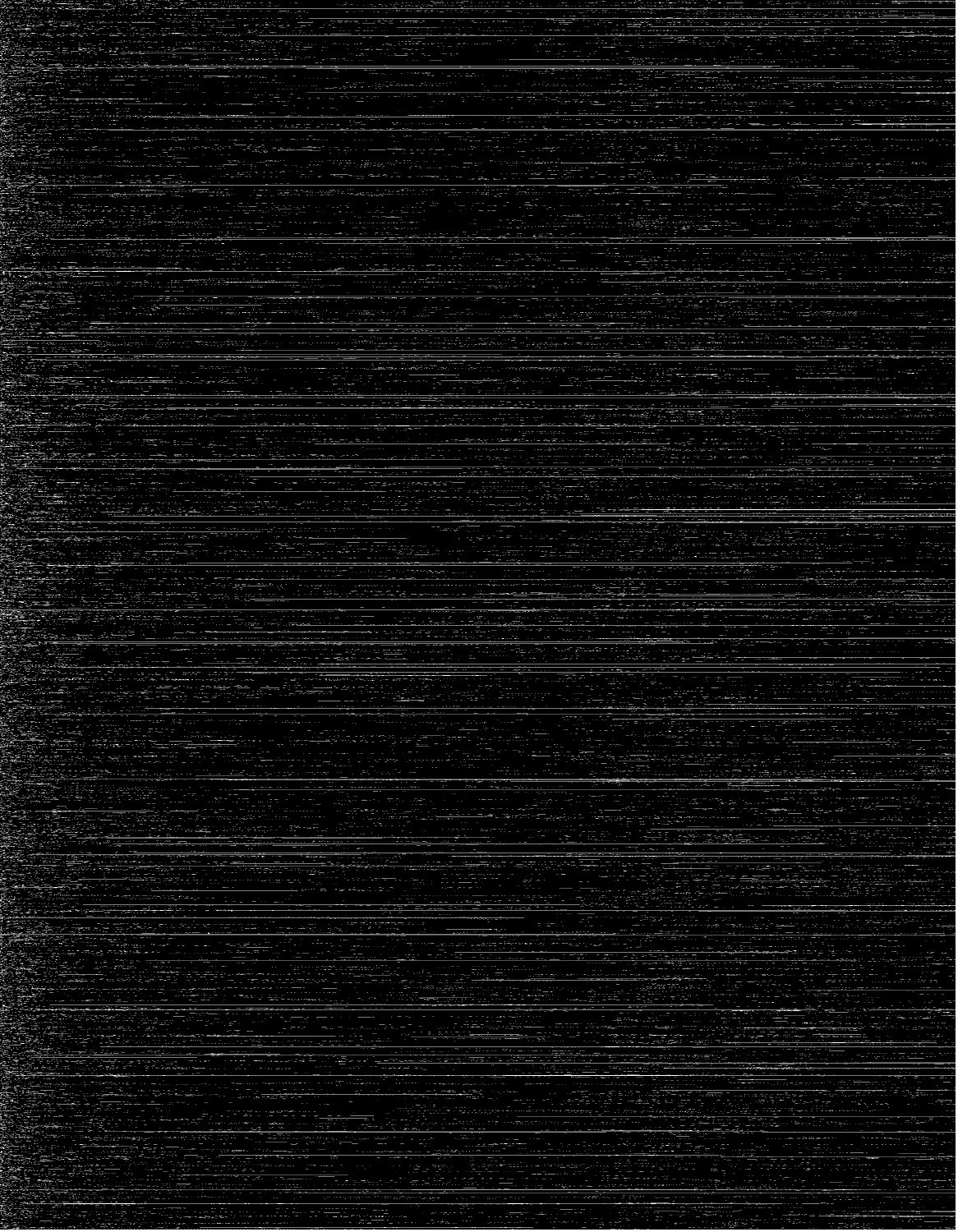# 2 The Task Of Data Archaeology

As a human task, data archaeology requires appropriate sup port toola. In order to understand the type of support required, we first consider the characteristics of the task in more detaiL Let us use the department store example to illustrate these characteristics. Suppose a department store maintains the following data:

- customer information including names, addresses, and credit information like current balance,
- inventory information about store items such as their department, price, and current quantity in stock,
- purchase information such as customer, item purchased, date purchased, and method of payment, and
- sale information, includhg dates and details of past and planned sales.

In general, the department store would want to understand and predict the behavior of classes of customers, the effect of sales on purchases, and possible correlations between purchases of different items or classes of items.

Specific questions the store might want answered include:

- Who are the biggest customers, and when during the year are they likely to buy?
- Are customers who buy from one department (for example, Electronics) also likely to buy from another department (for example, Sports)?
- Is a certain class, for example, a class of "steady CU5 tomers", growing, shrinking, or staying the same?
- $\bullet\,$  Are certain classes of customers more likely to respon to sales?
- $\bullet$  Do customers who make most of their purchases dui ing sales spend more money than other customers? Are they more likely to fall behind in their credit card payments?

Consider the process an analyst might go through in answering the last two questions concerning the behavior of sale customers. The key characteristics of such an iterative, archaeology-like process might include:

- Usefulpatterns may be hidden within a large pre-dejined class, like the class of all customers. For example, it may contain a set of 'Sale Customers", who make a large portion of their purchazes during sales. This set can be extracted only by segmenting the set of customers using the appropriate parameter (such as purchase date) and parameter values (such as "between December 26th and 31st"). In general, there is no way to do this a priori, and such analysis therefore is beyond the reach of automatic data mining.
- The usefulness of a category like "Sale Customers" can be determined only through additional analytic work, e.g., statistical analysis, comparison to other categories, and visualization. Having segmented customers into "Side Customers" and "Non-Sale Customers" , one will want to check whether "Sale Customers" spend mor money than Non-Sale Customers or are more likel to fall behhd in their credit card payments. Forming and testing such generalizations requires viewing and

comparing aggregate properties of analysis categories and properties of individuals in the categories. Such analysis might result in re-definition of a category; for example, "Sale Customers" might originally have been defined aa those who make more than half of their purchases during sales, but if analysis of this category reveals no useful generalizations, the analyst might redefine "Sale Customers" as those who make more than a third of their purchases during sales, which may in turn lead to useful generalizations.

● Analyses often build on previous analyses. Certain categories and the queries that generated them may be useful in subsequent (related) analyses. For example, an analyst may decide that she is likely to re-examine the class of "Sale Customers" in future analyses and does not want to reproduce the work required to define it. The analyst also may want to track changes in the size and makeup of this class over time: as customers change their buying behavior and become "Sale Customers", the store may want to target them with certain mailings. The analyst also might realize that the query used to retrieve "Sale Customers" could be widely applicable if generalized; for example, it could retrieve customers who make most of their purchases in a certain department or during a particular season.

To summarize, the data archaeology task cannot be cap tured in simple automatic methods. Useful knowledge is constructed through a flexible process of interacting with the data to form, investigate, and revise hypotheses.

While current mainstream data management technology (relational databases and SQL) has raised the possibility of being able to do such analysis, it does not provide adequate support for data archaeology. First, there are problems in the representation of data - relational databases often are incomplete or incorrect, and integrity constraints typically are not enforced. Second, tools like SQL have serious limitations for data analysis:

- difficulties in accessing data while SQL provides a relatively expressive query language, large queries are difficult to formulate and comprehend. A user must be intimately familiar with the structure and organization of the database in order to write effective queries. It is difficult to gauge the accuracy of the query result, that is, both whether you asked for the right thing and whether you received the result you expected.
- $\bullet$  little or no support for iterative investigation and exploration of  $data - it$  is hard to further analyze results of a query to determine how useful the results are. It is hard to vary a query slightly to compare its results to the results returned by the original query.
- $\bullet\,$  little or no support for managing work over time  $\text{n}$ rs there is no way for analysts to recognize and reuse common patterns in their queries. Second, limitations of SQL often lead analysts to write a query simply to extract all the data that might be of interest into a very large flat file and then use a general purpose programming language like AWK or C or a statistical package like SAS or S to analyze the data. In this scheme, a category such az "Sale Customers" is represented only as an SQL query or the data in a file that resulted from running the query. It is up to the analyst to keep track of the files and queries, there is no way to track migration into or out of the category over time, and,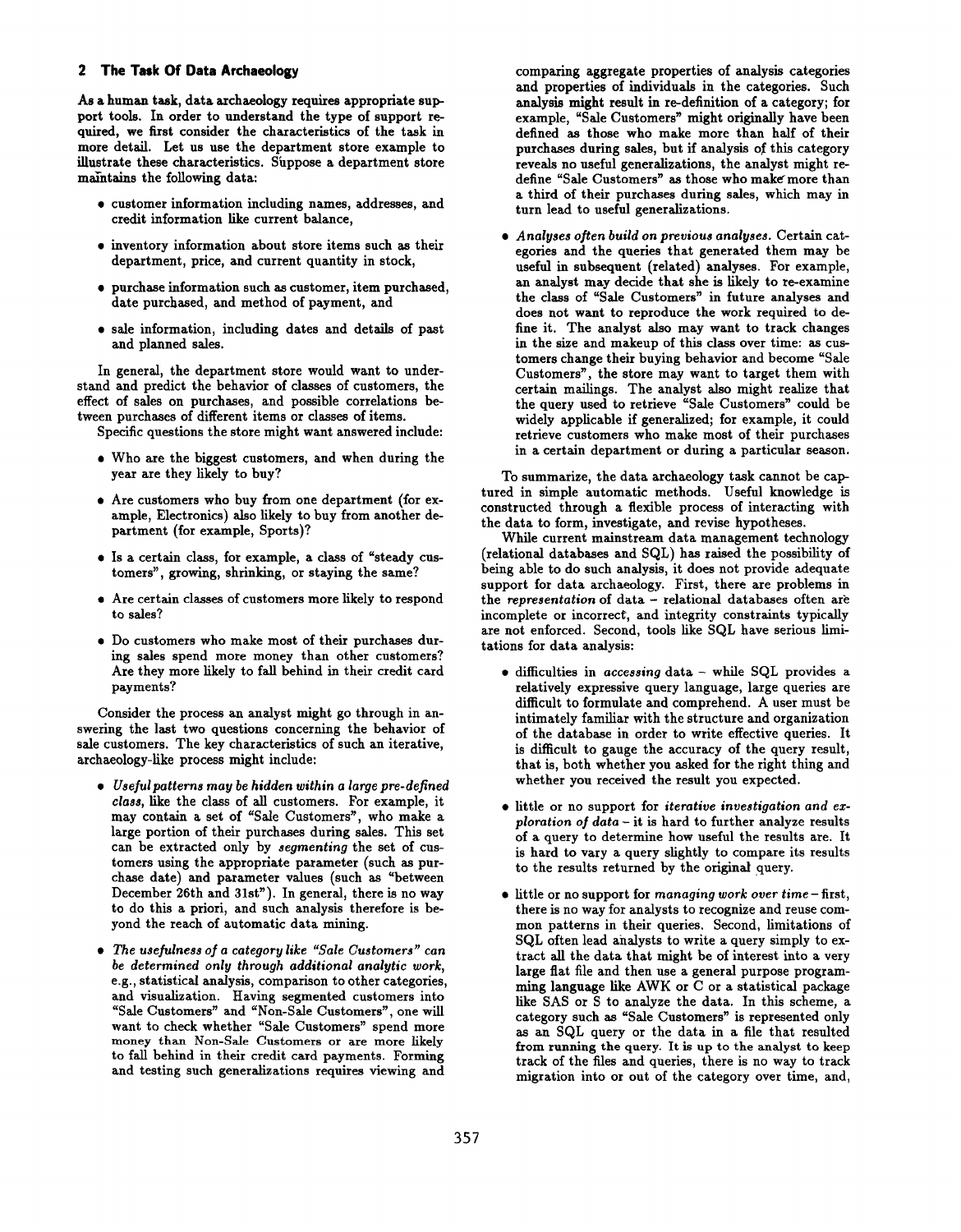in the latter case, the analyst will have to reproduce the query if she wants to analyze 'Sale Customers" (or a similar category) in a subsequent analysis.

From the characteristics of the data archaeology task and the shortcomings of current tools, we can extract some requirements for an adequate support system:

- $\bullet\,$  without sacrificing the power of a general purpose quer language, the system must make it easy for analysts to express queries and comprehend results;
- $\bullet$  it must be easy to form tentative segmentations of data, to investigate and explore these segments, and to re-segment quickly and easily; there must be a powerful repertoire of viewing methods, and these methods must be applicable to segments;
- the system must allow analysts to recognize and abstract common analysis patterns; it must be easy to apply and modify these patterns; the domain representation should be extendable by the addition of new categories formed from queries; there must be some way to track migration into and out of these categories over time.

# 3 The Role Of Knowledge Representation

We use knowledge representation (KR) technology as the basis for an adequate data archaeology support system. It provides a declarative, natural representation of an application domain. In the current application, the data comes from several databases; thus, we also use KR for database integration. We use the frame-based KR system CLASSIC [4, 6]. There are three kinds of formal objects in CLASSIC:

- concepts structured descriptions of sets of objects formed by composing a limited set of operators (e.g., EXPENSIVE-ITEM might represent an ITEM whose price role is restricted to be greater than 500); concepts correspond to one-place predicates;
- roles two-place predicates that relate individuals (e.g., item-purchased would relate a PURCHASE individual to an ITEM individual);
- individuals objects in the domain of interest; individuals are given properties by asserting that they satisfy concepts (e.g., Joe-Smith is a CUSTOMER) and that their roles are filled with other individuals (e.g., the department of Nike-Air is Shoes).

CLASSIC objects are written in typewriter font, with concepts (ITEM) in uppercase, individuals (Joe-Smith) capitalized, and roles (it em-purchased) in lowercase.

Two features of CLASSIC are of interest for the present discussion. First, the "schema" (concept hierarchy) can be ektended dynamically. This is necessary because analysts must be able to define new concepts from categories in their analysis. Second, CLASSIC is the basis for a query language that is crucial in enabling the interface to meet the requirements we have stated.

The query language (QL) is a set-oriented language designed specifically for CLASSIC, although it borrows quite a bit from systems like TDL [5]. It includes constructs for defining sets using logical operators, role following syntax and conventions, and arithmetic functions. The interface uses the QL for data retrieval and for forming sub-sets (segments) of data. Some example QL expressions are:

```
acces9 –
    Nike-Air. current-price
    the current price of a Nike-Air shoe
    COUNT (Joe-Smith. purchases)
    the number of purchases made by Joe-Smith
    Joe-Smith .purchases. item. department
    the set of all departments in which Joe-Smith
    has made a purchase
segmenting –
   x in CUSTOMER where
        X.amount-spent > 1000
    the set of CUSTOMERs that spent more than $1000x in Joe-Smith .purchaaes.it em where
            x.department = Electronicsthe set of ITEMs Joe-Smith bought from the
    Electronics department
```
Technically, a set formed by a query is called a collection. The QL can operate on collections, e.g., where a concept like CUSTOMER could appear, so could a collection of CUSTOMSRsresulting from a previous query. This enables the exploratory analysis necessary for data archaeology. The QL also can generate a CLASSIC concept definition from a collection so that it can be added to the knowledge base. This does not simply create a node in the knowledge base and store a set of individuals under that node; instead, the concept definition specifies the conditions under which an individual belongs to the concept. Thus, as the knowledge base changes, the individuals that satisfy the concept are automatically recomputed.

To apply IMACS to a domain, the users must construct a "domain model" that embodies their way of thinking about the domain. When expressed in CLASSIC, a domain model consists mainly of concepts and roles. Typically, the overall structure is taxonomic, reflecting categories and subcategories within the domain. Figure 1 shows part of the domain model for the department store example.

The nodes in the taxonomy are implemented as CLASSIC concepts, complex descriptions involving roles, role restrictions, and individuals. For example, consider the concept of a CUSTOMER. CLASSIC is used to specify what roles can apply to CUSTOMER individuals and to represent constraints on the fillers of the roles, e.g., that the purchases role of a CUSTOMER must be filled by PURCHASE individuals. CLASSIC also provides a "trap door" for specifying computations in the host language (Lisp or C); these are called test functions. Test functions can be associated with a concept to define properties of the concept that cannot be expressed in the CLASSIC concept definition language. In this domain model, the definition of SALE-PURCHASE uses a test function that examines the date of a purchase to see if the purchase occurred during a sale.

After a domain model has been defined, there must be a mechanism for populating it from the databases. This is an active area of research [1, 8, 9], and one that our project has explored in depth [7, 12]. However, for the purposes of this paper, what is relevant is that (1) we define general translation routines that specify mappings from the databases into CLASSIC, (2) we run the translation routines to create a file of CLASSIC commands, thus decoupling the KR system and the database, (3) the file then is loaded into CLASSIC to populate the domain model, and (4) we periodically create a tile of incremental updates to the databases and load the file into CLASSIC.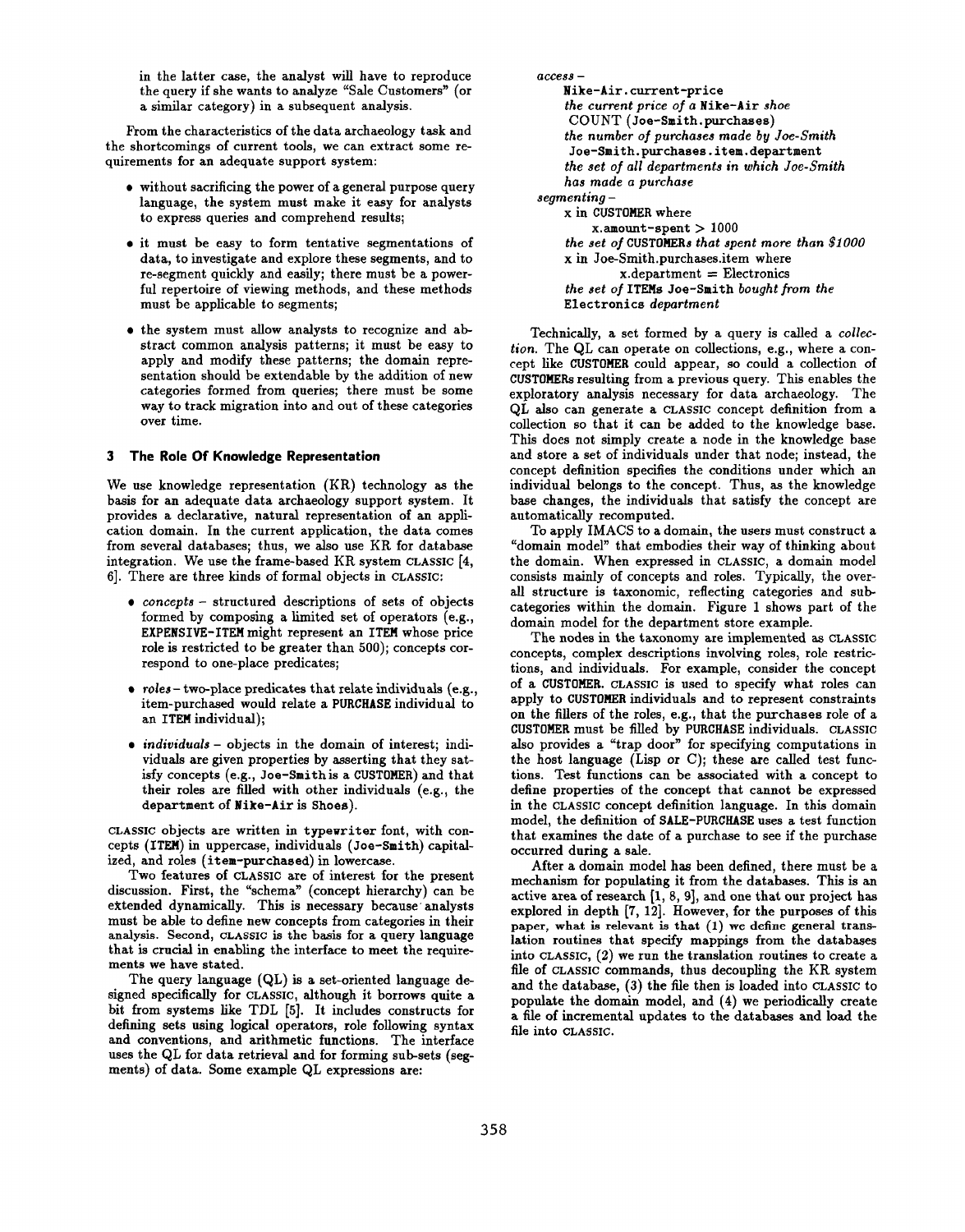

Figure 1: Department store domain model



Figure 2: Task Structure for IMACS Interface

# 4 Interface Support For Data Archaeology

As shown in figure 2, the IMACS interface embodies an analysis of data archaeology into four constituent tasks (the arrows between the tasks illustrate typical patterns of activity but do not exhaust the possibilities):

- $\bullet$  viewing data in different ways, including concept definitions, aggregate properties of concepts, tables of individuals, and graphs;
- segmenting data into subsets of analytic interest;
- defining new CLASSIC concepts from a segmentation;
- monitoring changes in the size and makeup of concepts that result from incremental updates from the databases.

In the remainder of this section, I illustrate how the interface snpports each of the tasks with usage scenarios from the department store domain. Throughout this discussion, I emphasize the role and importance of the design principles listed in the introduction:

- combine power and ease of use,
- directly support integrated, iterative data exploration, and
- support users in managing their work over time.

#### 4.1 Task 1: Viewing Data

An analyst views data first, to "get a feel for the data", e.g, to determine the attributes that characterize a customer, the average amount customers spend, or the amount spent by particular customers, and second, to formulate questions to be investigated, e.g., "Is there any correlation between the percentage of purchases customers make during sales and the total amount they spend?"

A necessary part of analyzing data is selecting characteristics of the data to view. For example, in looking at a table of customers, an analyst might wish to see the total amount spent, the number of purchases made, and the percentage of purchases that were made during sales. Whether a view is appropriate depends on the type of data being examined and the analytic task. The information an analyst might want to see for a particular object cannot be limited to data stored on roles of that object. For example, to determine the percentage of purchases a customer made during sales would involve accessing the value of the purchases role, determining which purchases were SALE-PURCHASEs, then dividing the number of sale purchases by the total number of purchases.

These considerations led to a design decision that all views should be driven from templates, declarative specifications of the data to be dieplayed, and that all such templates should be user-editable. (While we illustrate the use of templates for table views, similar remarks hold for other views.) Each template consists of a set of expressions in the QL and column headings. Templates are associated with concepts in the knowledge base. Whenever a table of individuals belonging to a concept, e.g. CUSTOMER, is displayed, the template for CUSTOMERis used to construct the view. And from a display of a table of CUSTOMERs, an analyst can edit the template for CUSTOMER. Finally, templates are inherited down the concept hierarchy and are composed to determine the complete view for a particular table: if we ask to see a table of the instances of CUSTOMER, and CUSTOMER is a specialization of PERSON, the templates for both PERSON and CUSTOMER would be used to construct the table. The template-based scheme described here generalizes that of [15].

The table of CUSTOMERs in figure 3 shows the total amount spent, number of purchases, and percent sale purchases for each CUSTOMER. It also shows the template editor that was used to create this template. The first two pieces of information are stored directly on roles of each CUSTOMER, while the third ("% sale purchases") requires the following  $QL$  expression  $\langle x \rangle$  is a variable that ranges over each CUSTOMER in the table):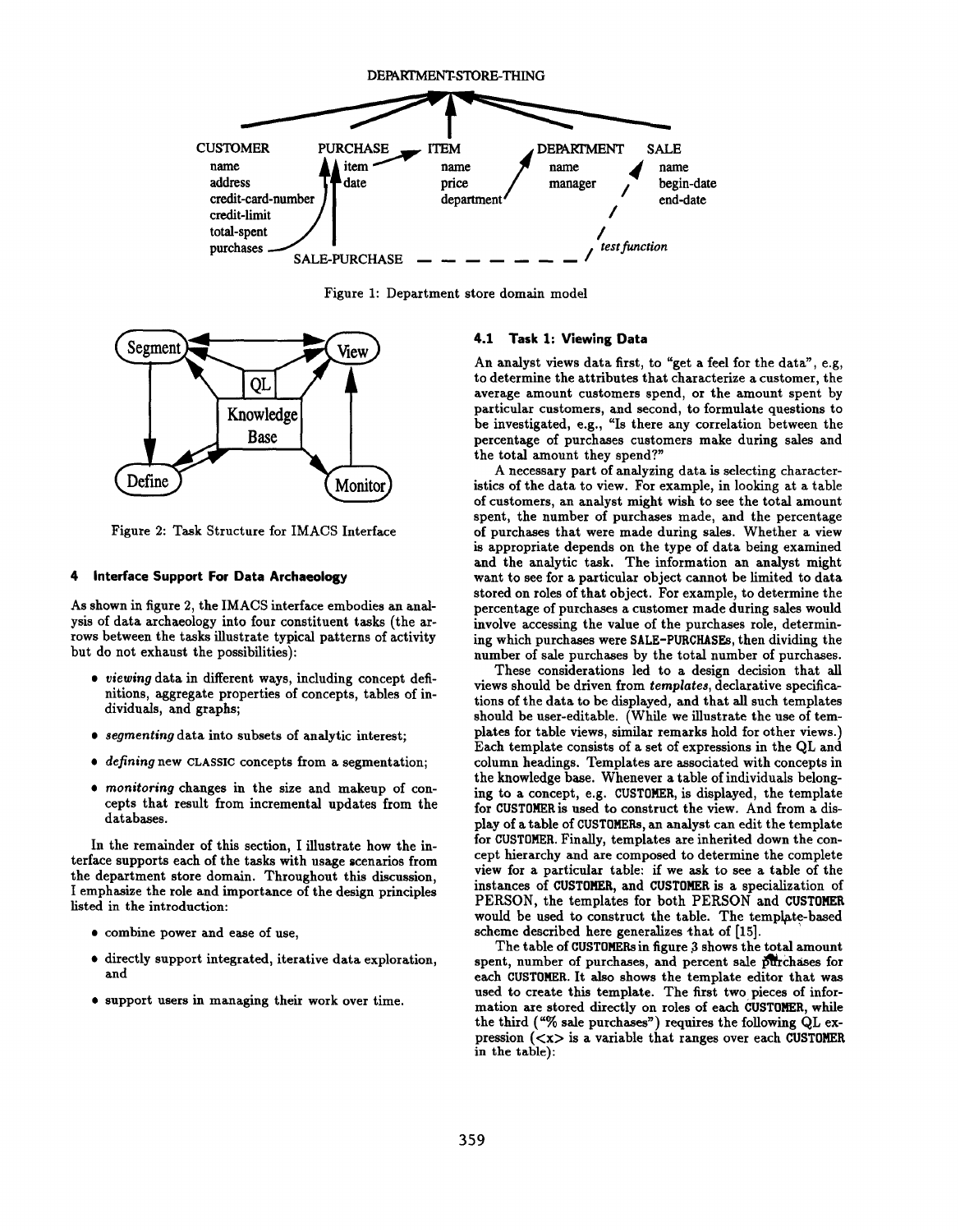| o<br><b>Edit Table Template for Customer</b>                                                   |                                                     |                |             |                                            |              |      |  |  |  |
|------------------------------------------------------------------------------------------------|-----------------------------------------------------|----------------|-------------|--------------------------------------------|--------------|------|--|--|--|
| amount sount (1) # numberes (1) X soles numberes (1)<br>Castanar<br>1186<br>13<br>June Lilimon |                                                     |                |             |                                            |              |      |  |  |  |
| ागम                                                                                            |                                                     |                |             |                                            |              |      |  |  |  |
| Save Template<br>Reset Example                                                                 | Use Template For Window ) Write Template To File    |                |             | <b>Done</b>                                |              |      |  |  |  |
| column heading string: X sales purchases                                                       |                                                     |                |             |                                            |              |      |  |  |  |
| Individual variable: x                                                                         |                                                     |                |             |                                            |              |      |  |  |  |
| COUNT (x in x.purchases where<br>s in Sale-Purchase) /<br>COUNT (x.purchases) * 100            | <b>REGULT 18:</b><br>∙                              |                |             | F                                          |              |      |  |  |  |
|                                                                                                | Θ                                                   |                |             | Table of Instances: Customer (100 entries) |              |      |  |  |  |
| Compute New Column Results                                                                     | Top 100 based on necessit spent<br><b>Castuster</b> | amount ment.   | r surchesse | X sales surchases                          |              |      |  |  |  |
|                                                                                                | George Brudebow                                     | 27236          | 44          | 52                                         |              |      |  |  |  |
|                                                                                                | <b>Elaine Block</b>                                 | 22222          | m           | m                                          |              |      |  |  |  |
|                                                                                                | Jason Ulman                                         | 20872<br>19786 | 32          | ĸ                                          |              |      |  |  |  |
|                                                                                                | <b>Bank Page</b><br>John Porry                      | 19820          |             | 53                                         |              |      |  |  |  |
|                                                                                                | Mary Miloson                                        | 15531          | ×           | 23                                         |              |      |  |  |  |
|                                                                                                | Johns Frida                                         | 15162          | æ           |                                            |              |      |  |  |  |
|                                                                                                | Potor Stabba                                        | 14040          | 33          | 38                                         |              |      |  |  |  |
|                                                                                                | <b>The Boon</b><br>OTH                              | 1,018          |             | 24                                         |              |      |  |  |  |
|                                                                                                | Edit Template                                       | <b>Graph</b>   | Update      | Show 13 More                               | <b>Print</b> | Done |  |  |  |
|                                                                                                |                                                     |                |             |                                            |              |      |  |  |  |
|                                                                                                |                                                     |                |             |                                            |              |      |  |  |  |

Figure 3: Table of CUSTOMERs and template editor

# 100 \* (COUNT (z in  $\langle x \rangle$ -purchases where z in SALE-PURCHASE) / COUNT (<x>.purchases))

Note that the template-baaed scheme does not require extra work of an analyst: unless the database is extremely small and simple, the analyst always must select certain characteristics of the data to view. And the work of creating a template benefits both its creator and other analysts in the future. As mentioned, one of the shortcomings of current tools for data analysis is that they do not support management of work over time. In other words, the work of viewing and segmenting data I do as part of one analysis does me little good when I do another analysis. While it is clear that the templates I create will be useful for me in the future, the template-based view scheme also affords important opportunities for division of labor and cooperation with other analysts. First, while at Ieaat one analyst working in a particular domain must be familiar with the template editing tool and the QL to create appropriate templates, other analysts can use these templates once they are constructed. Second, when other analysts need to view data somewhat different than existing templates provide, their task is to edit an existing template, rather than create one from scratch. Presumably they understands the effects of thq QL expressions in this template (if not their detailed syntax), since they have been viewing data formatted by the template. The effect is similar to that pointed out in [10] in a discussion of spreadsheets as a medium for cooperation: templates serve as a point of cognitive contact among users that affords a natural division of labor and task-centered, as-needed learning.

An analyst can request various types of graphs and plots, for example, a plot of the individuals in a table based on the values in a particular column of the table. Figure 4 shows a plot of customers based on percent sale purchaaes. Graphs afford natural opportunities for segmenting data as breaks in a graph suggest segment boundaries. The analyst can indicate segmentation points in a graph with a mouse click; vertical lines (as shown in figure 4) show the boundaries, and the horizontal dotted lines show the boundary elements from the data vector. Thus, figure 4 indicates a three-way segmentation of CUSTOMERs. Selecting the "Segment Based on Intervals" button brings up a menu that presents English paraphrases of the queries that will be generated to segment the data and lets the analyst name the segments.

#### 4.2 Task 2: Segmenting Data

The purpose of segmenting data is to create subsets of analytic interest, e.g., customers who buy mostly during sales, or high spending customers, or customers with high credit limits. The presumption is that useful generalizations can be made about such subsets, e.g., that they may respond well to certain sales or are more likely to get behind in their payments. Viewing and segmenting are interwoven tasks: viewing data initially suggests hypotheses and questions, segmenting the data puts these hypotheses into a testable form (by forming categories over which the hypotheses may or may not hold), then further viewing of the segments tests the hypotheses. Figure 5 illustrates these two tasks and their interrelationships.

IMACS provides 3 ways to segment data: with queries, with forms (abstracted from queries), and from graphs (as mentioned above). Each method has its advantages. The power of a general-purpose query language is necessary since it is impossible to anticipate every way. that analysts will want to segment data. On the other hand, it is possible to recognize routine segmentation methods in a domain, and this is where forms come in.

Forms capture common, reusable analysis "cliches" in a domain, e.g., segmenting the instances of a concept by the amount of change in a vector attribute (like purchase history) of each instance. The most important aspect of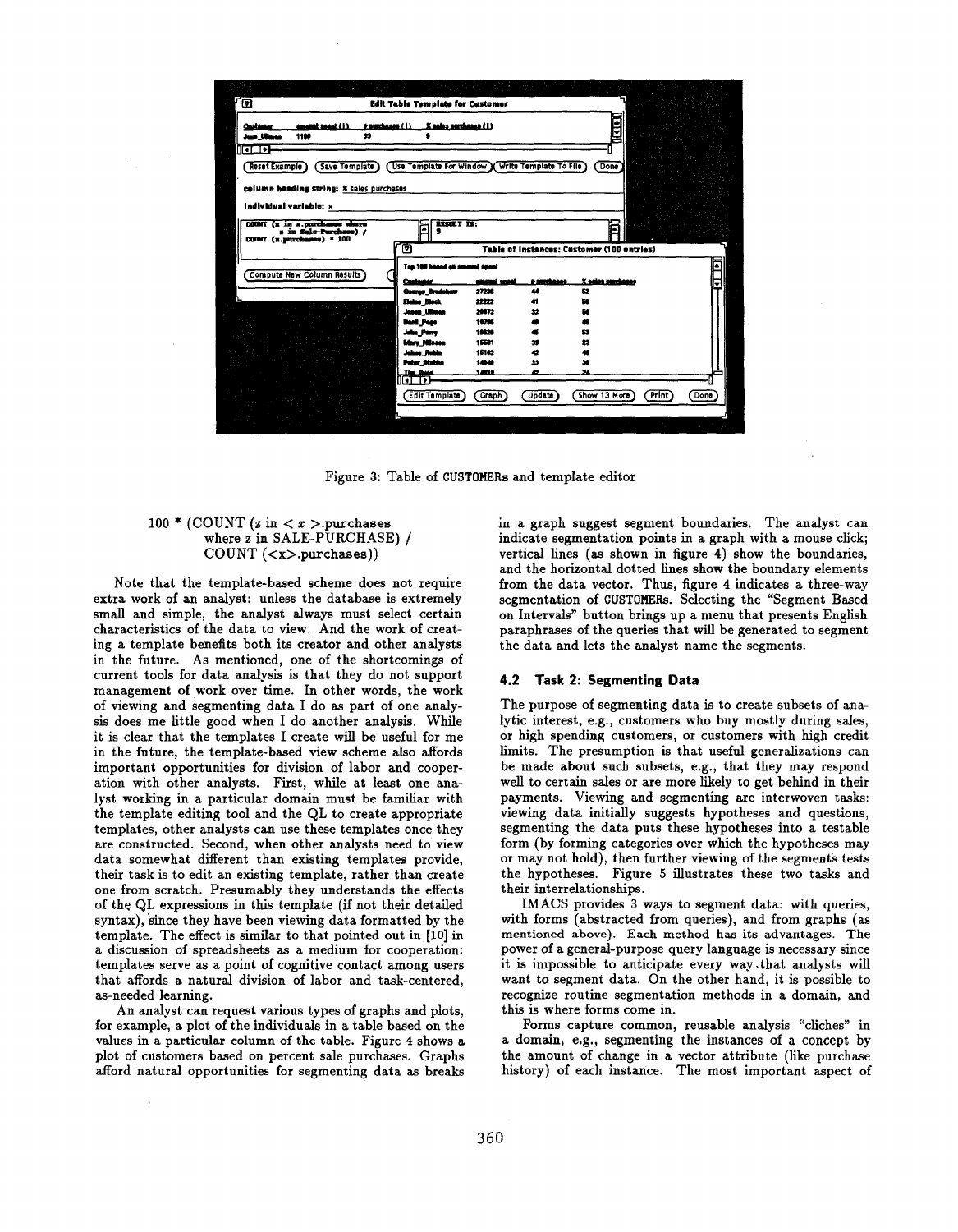

Figure 4: Plot of "% sales purchases" of CUSTOMERs, segmentation form, and resulting segments





Figure 5: Relationship between Viewing and Segmentati

these forms is that they are all derived from queries in the query language by replacing parts of the queries by variables. Working with the users of a particular IMACS application, we encapsulate the most common queries into forms and save these forms in a library that is loaded at system startup time; however, if analysts need to construct an ad-hoc query in the query language that they then realize is generally useful, a simple "abstraction" window guides them through the process of creating a form from the query. The observations I made about view templates as reusable resources and media for cooperation apply to forms as well.

Figure 6 shows a form being filled out that will segment customers' purchases by the department of the item purchased; the resulting table might lead the analyst to look for correlations among departments in which customers make their purchases. The analyst specifies iteration over all DEPARTMENTs and CUSTOMERS, thus generating one query for each possible pairing of DEPARTMENT and CUSTOMER individuals. A typical query would be:

# x in Joe-Smith. purchases. item where  $x.department = Appliances$

Segmenting initiated from a graph is useful since the graph makes natural boundaries in the data apparent. It is possible to segment from a graph of a column from a table of individuals because the column waa defined by a QL expression. In the example we have been considering, the column "% sale purchases" was defined by the expression:

> 100 \* (COUNT (z in  $\langle x \rangle$ ).purchases where z in SALE-PURCHASE) / COUNT (<x>.purchases))

Suppose an analyst indicates two boundary lines, say at 15% and 40%, in the graph. From these boundaries and from the QL expression that defined the column, queries to segment CUSTOMERSinto those with percent of sale purchases greater than 40, bet ween 15 and 40, and less than 15 are generated automatically. For example, the query that defines the second segment is: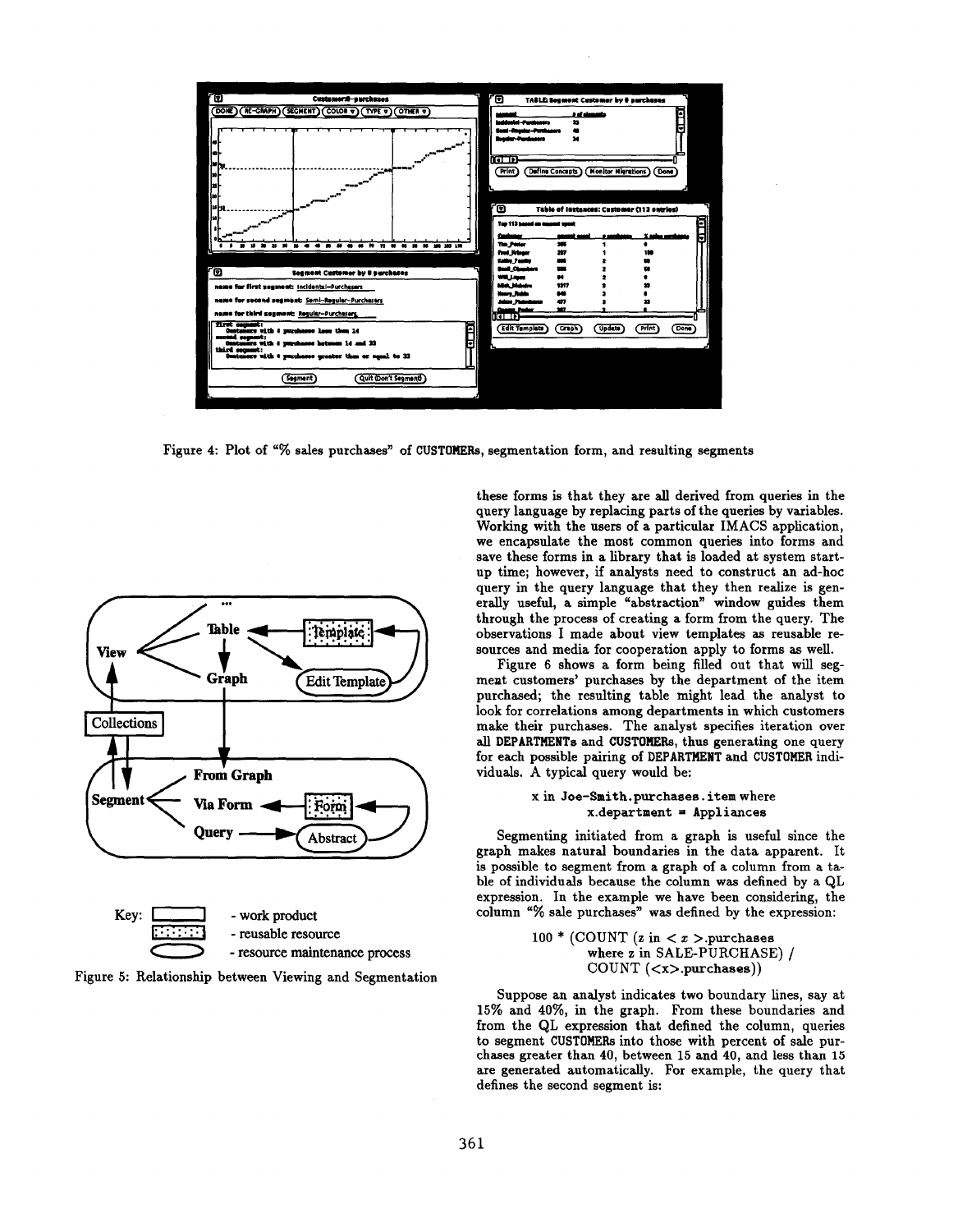| ๒                                       |            | <b>Table-4764</b> |                          |              |                                                 |
|-----------------------------------------|------------|-------------------|--------------------------|--------------|-------------------------------------------------|
|                                         | Department |                   |                          |              |                                                 |
| <b>Costomer</b>                         |            | Familian          |                          | $-$ Clothing |                                                 |
| Hormes Jifelene                         |            |                   |                          |              |                                                 |
| Tim Musler                              |            |                   |                          |              |                                                 |
| Life_Bradehear                          |            |                   |                          |              |                                                 |
| <b>Den Byent</b>                        |            |                   |                          |              |                                                 |
| Fred Keloper                            |            |                   |                          |              | Θ<br>Segment by Filler of Individual.Role-Chain |
| Johns Womer                             |            |                   |                          |              | $(100001-00010t)$ and $(11100t)$ .<br>몱         |
| Kalèy_Faarity                           |            |                   |                          |              | is in DO.ROLL-COATH                             |
| Post Porry                              |            |                   |                          |              | where x.ATIR = FILLER}                          |
| Joonn Littmen                           |            |                   |                          |              |                                                 |
| <b>Jos Jillson</b>                      |            |                   |                          |              |                                                 |
| <b>K.D., Tourt</b>                      |            |                   |                          |              |                                                 |
| <b>Post Readers</b>                     |            |                   |                          |              |                                                 |
| Polly Walker                            |            |                   |                          |              |                                                 |
| Jee_Fletechmen                          |            |                   |                          |              |                                                 |
| <b>Coorge Parter</b>                    |            |                   |                          |              | iteration variable(s): C.D                      |
| Kool_Stobbs                             |            |                   |                          |              | iteration set(s): Customer   Department         |
| Jacob Kastrone                          |            |                   |                          |              |                                                 |
| Jody_Stable                             |            |                   |                          |              |                                                 |
| <b>J.S. O.Neel</b>                      |            |                   |                          |              | IND: C                                          |
| <b>J.S. Draper</b><br><b>Den Stabbe</b> |            |                   |                          |              | ROLE-CHAIN: purchases.item                      |
| <b>Succe</b> , Figure                   |            |                   |                          |              |                                                 |
| Mick Solor                              |            |                   |                          |              | ATTIC department                                |
| K.D. Fleischnen                         |            |                   |                          |              | <b>FILLER: D</b>                                |
| ne <del>r to</del>                      |            |                   |                          |              |                                                 |
|                                         |            |                   |                          |              | Abort                                           |
|                                         |            | PrInt)            | $\overline{\text{Dono}}$ |              | (Apply)                                         |

Figure 6: Filling out a form, and the results of applying that form

```
x in CUSTOMERwhere
(100 * (COUNT (z in \langle x \rangle).purchases
          where z in SALE-PURCHASE) /
           \mathrm{COUNT}\ (<x> ).purchases)) \geq 15)~\mathrm{ANI}(100 * (COUNT (z in \langle x \rangle). purchases
          where z in SALE-PURCHASE)
           \mathrm{COUNT}\ (<x> ).purchases)) < 40)
```
The collections generated by queries are first class interface objects that can be analyzed with all available viewing and segmentation operations. This is necessary in order to allow analysts to explore their hypotheses – once the set of CUSTOMERs who make most of their purchases during sales has been defined, the analyst must view this collection to see whether interesting generalizations apply to it, e.g., whether these "Sale Customers" tend to spend more money than other CUSTOMERS. The analyst also might want to further segment "Sale Customers", e.g., into those who tend to buy big-ticket items and those who buy less expensive items. Such information would be useful in deciding what items to put on sale and to feature in customer mailings.

# 4.3 Task 3: Defining Concepts

When an analyst decides that a collection is of permanent interest, it can be turned into a CLASSIC concept. A CLASSIC concept definition is generated automatically, added to the knowledge base, and populated with all individuals that satisfy the definition. The major reason for forming a concept from a collection is to keep track of changes to the concept over time. This brings us to the next task.

# 4.4 Task 4: Monitoring Changes

Real world databases rarely are static. Typically, updates arrive periodically, say, once a month. It is desirable to track the size and makeup of various classes of objects as updates come in. For example, a department store may want to target its sale mailings to customers most likely to respond to them, so, as customers become "sale customers", the store will want to add them to its mailing list. Or, if

| MONITOR: Migration among<br>LOW-SPENDERS, MEDIUM-SPENDERS, HIGH-SPENDERS |                      |                        |                      |  |  |  |  |
|--------------------------------------------------------------------------|----------------------|------------------------|----------------------|--|--|--|--|
|                                                                          | <b>Micration To:</b> |                        |                      |  |  |  |  |
| <b>Migration From:</b>                                                   | <b>LOW-SPENDERS</b>  | <b>MEDIUM-SPENDERS</b> | <b>HIGH-SPENDERS</b> |  |  |  |  |
| <b>LOW-SPENDERS</b>                                                      | 22                   | 5                      |                      |  |  |  |  |
| <b>MEDIUM-SPENDERS</b>                                                   |                      | 41                     | 12                   |  |  |  |  |
| <b>HIGH-SPENDERS</b>                                                     |                      | 2                      | 26                   |  |  |  |  |

Figure 7: Monitoring Migration among a Set of Concepts

other customers decrease their purchases during sales, the store may want to send them a special mailing to try to get them to increase their purchases again.

The interface allows users to specify four types of changes to be monitored: migration (1) into a particular concept, (2) out of a particular concept, (3) between two specified concepts, or (4) among a specified set of concepts. We will consider an example of the latter type to illustrate the monitoring functionality in a little more detail. Suppose an analyst defines three sub-concepts of CUSTOMER, based on the amount of money spent, LOW-SPENDERS, MEDIUM-SPENDERS, and HIGH-SPENDERS. If the analyst specifies that all migrations among the three concepts should be tracked, the system will monitor all the CUSTOMERindividuals during an incremental update to the knowledge base. For each CUSTOMER individual, it will track what concept it was a member of before and after the update and will accumulate a record of all the migrations among the three sub-concepts.

After the incremental update is complete, the analyst is alerted if any specified changes occurred. For every set of concepts that is monitored, a matrix of all the migrations is presented (see figure 7). The analyst then can analyze any set of migrating individuals using all the normal interface functionality.